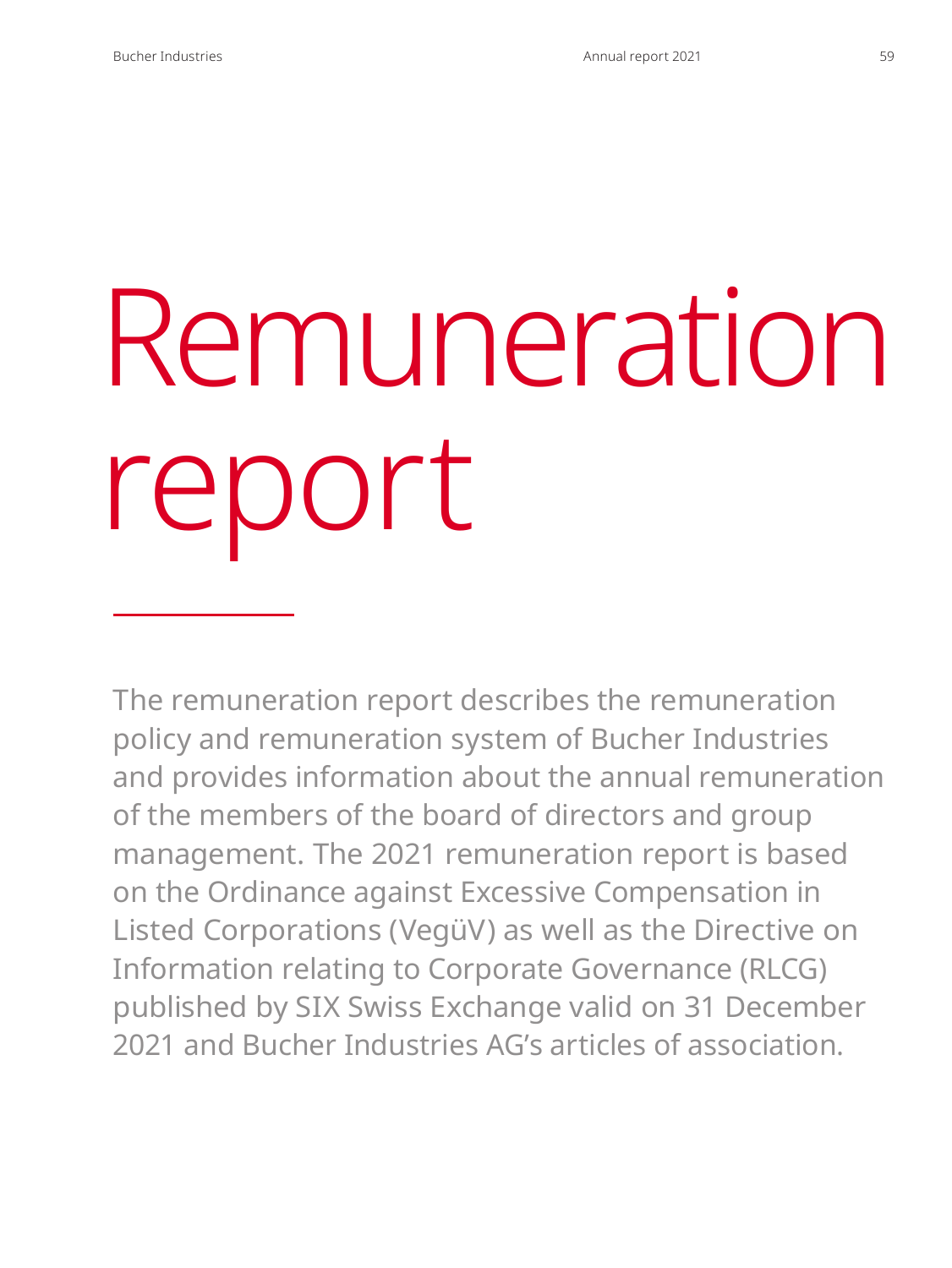# Remuneration policy

Bucher Industries provides a remuneration system designed to align the interests of the board of directors and management with those of the Group, shareholders and other stakeholders. The basic principles of the remuneration system are set out in art. 23 to 28 of the articles of association of Bucher Industries AG. Since 2015, the overall remuneration of the board of directors and group management has been subject to approval by the annual general meeting of shareholders. The individual components of the remuneration system take account of the Group's sustainable short- and long-term business development. Directors are remunerated on a non-performance-related basis. Members of group management and senior management receive, in addition to their non-performance-related base salary, performance-related remuneration in recognition of their performance-oriented approach. All performance-related components of remuneration are subject to an upper limit and comprise a cash bonus and shares in the company. The objective of the remuneration system is to attract and retain highly qualified managers and specialists. The focus is on providing competitive remuneration comprising a fixed base salary and performance-related components. At the request of the compensation committee, the board of directors issues rules and regulations relevant to the remuneration system, which are additionally benchmarked against publicly available information about similar listed companies within the European mechanical engineering industry every three to five years and revised by the board if necessary, also at the request of the compensation committee.

[bucherindustries.com/en/investors/corporate-governance](https://www.bucherindustries.com/en/investors/corporate-governance)

## Annual general meeting

In accordance with art. 26 of the articles of association of Bucher Industries AG, the annual general meeting approves the total remuneration to be awarded to the board of directors for the period of office following the annual general meeting, the total amount of fixed remuneration for group management for the financial year following the annual general meeting and the total amount of variable remuneration for group management for the previous financial year. Additionally, the annual general meeting of shareholders takes note of the remuneration report on a non-binding and consultative basis.

#### Compensation committee

Responsibility The compensation committee comprises two to five members of the board of directors who are individually elected every year by the annual general meeting. The duties and responsibilities of the compensation committee are described in art. 20ff of the company's articles of association, as well as in the summary of the internal rules of organisation that is publicly available. The compensation committee reports to the board of directors on its activities, findings and proposals. Overall responsibility for the tasks assigned to the compensation committee rests with the board of directors. [bucherindustries.com/en/investors/corporate-governance](https://www.bucherindustries.com/en/investors/corporate-governance)

Election and term of office The annual general meeting of 15 April 2021 elected Anita Hauser and Valentin Vogt to the compensation committee until the next annual general meeting. The board of directors nominated Valentin Vogt as chairman of the committee.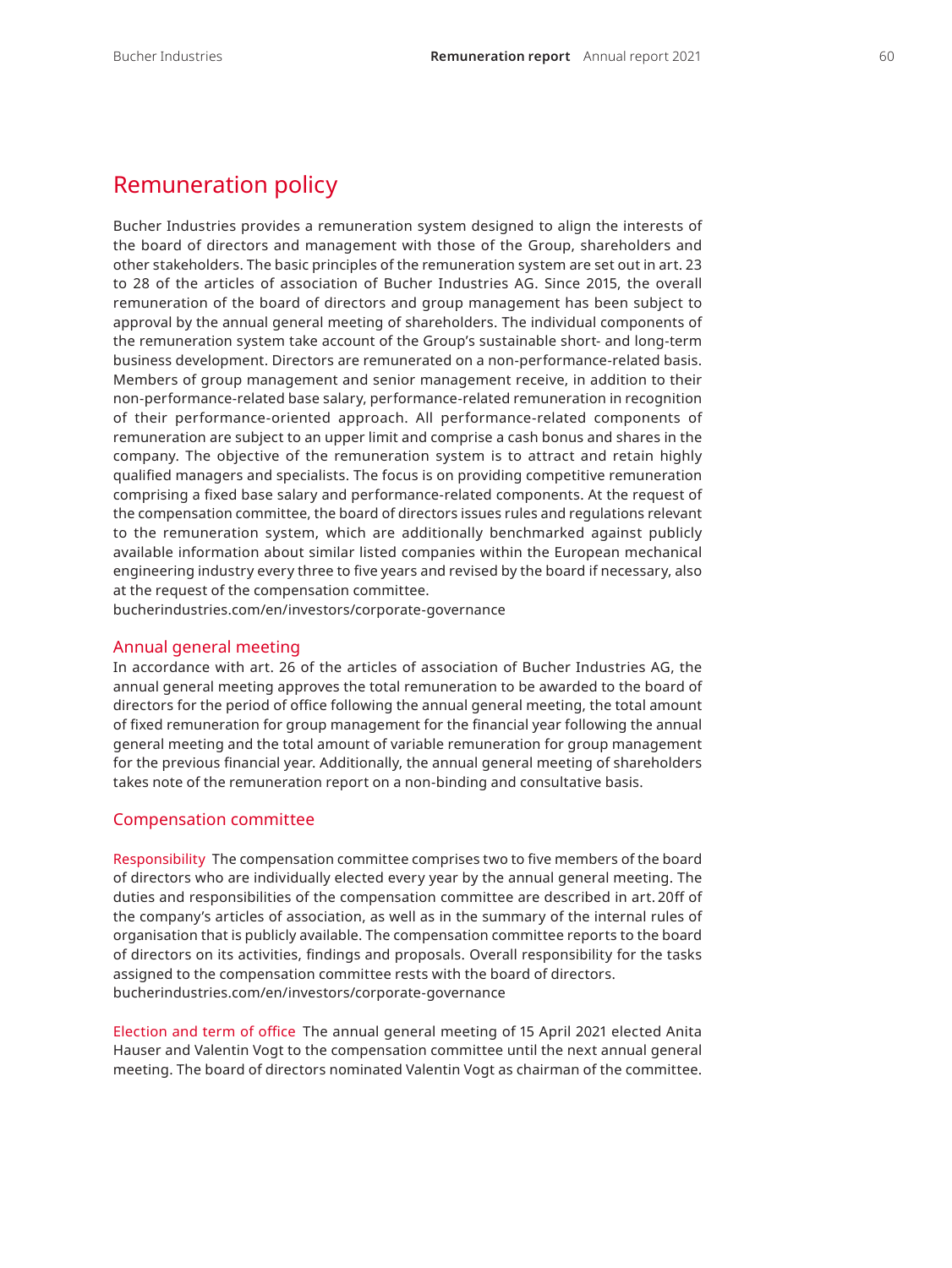Tasks and responsibilities The compensation committee develops the remuneration policy and presents to the board of directors a proposal for a remuneration system, together with the appropriate corporate rules and regulations, for the directors, group management and senior management. It makes recommendations to the board for the annual remuneration of the board of directors and group management and the participants in the Bucher Participation Plan and takes note of the total remuneration for senior management. The compensation committee also presents to the board of directors proposals to the annual general meeting for the prospective approval of the total fixed remuneration for the board of directors and group management, as well as the retrospective approval of the total variable remuneration for group management, in accordance with art. 26 of the articles of association of Bucher Industries AG. It is also charged with the preparation of the remuneration report to be submitted to the board of directors. The compensation committee also reviews proposals to take on external directorships submitted by members of group management, in accordance with art. 29 of the articles of association of Bucher Industries AG. If agreement is unanimous, the committee recommends to the board of directors approval of the external mandates. The compensation committee also presents the board of directors with proposals for medium- and long-term succession planning for the board of directors and group management. The committee provides the board of directors with proposals regarding the basic principles of the process for selecting candidates for the board of directors and

Meetings and activities in the reporting period The compensation committee meets at least twice a year. The meetings usually last for several hours. The chairman of the board of directors and the CEO attend the meetings in an advisory capacity, except when their own remuneration is being determined. Depending on the items on the agenda, members of group management or specialists are consulted. The compensation committee held five meetings in the reporting period. The committee's meetings focused on structuring the Bucher Participation Plan, succession planning for management and the board of directors and on the promotion of diversity within the Group. The compensation committee also examined the remuneration of the board of directors and of the members of group management and dealt with the regular duties described above.

group management and prepares selections based on these criteria.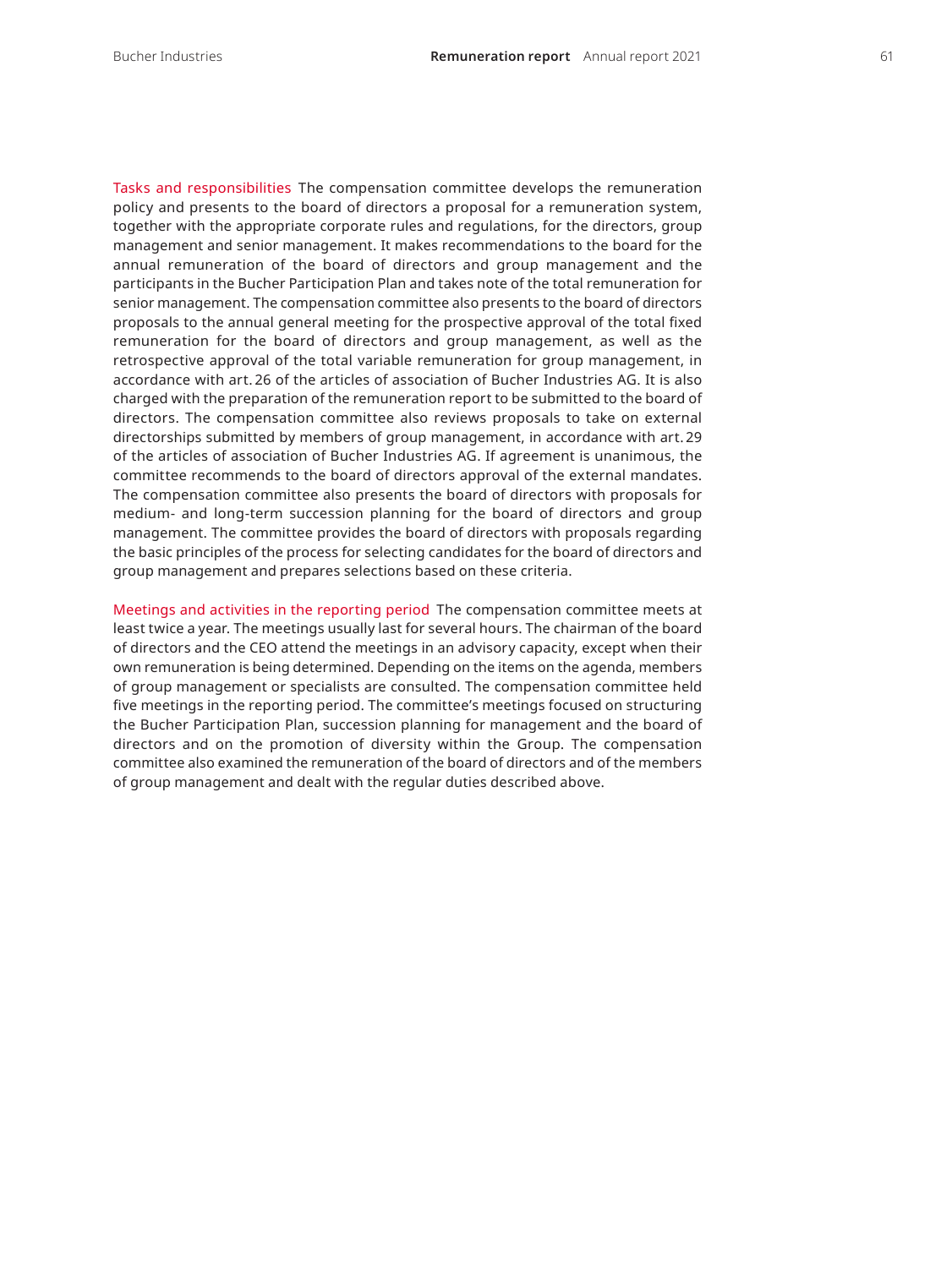# Remuneration system

## Board of directors

The members of the board of directors receive non-performance-related remuneration, which is proposed by the compensation committee and submitted for approval to the annual general meeting by the board of directors every year. Their remuneration consists of a base fee and cash allowances for service on committees and for expenses. Half of the base fee is paid in cash and half in shares. All cash components of the remuneration are paid out to the board of directors on a monthly basis. The allocation of shares takes place on the day after the annual general meeting for the previous period of office. The number of the shares is calculated using the price on the day of the annual general meeting. The shares awarded are subject to a three-year vesting period.

#### Group management

Members of group management receive a fixed remuneration amount in the form of a base salary commensurate with their responsibilities and experience and performancerelated remuneration paid out as a cash bonus and shares under the Bucher Participation Plan. Other benefits comprise a representation expense allowance and contributions to a supplementary pension plan. In addition, the members of group management may be provided with a mid-range company car. The fixed and variable components of remuneration specified in the employment contracts of the members of group management are conditional on the approval of the annual general meeting. Variable remuneration is paid after retrospective approval by the annual general meeting in the following spring. Variable remuneration depends on the base salary, the achievement of the annual financial targets set for the Group and divisions by the board of directors as well as the achievement of individual non-financial annual targets.

- **Annual financial targets** The annual financial targets for the variable, performancerelated components of remuneration are determined at the start of the financial year by the board of directors. The targets take into account the Group's long-term targets, the budget for the current year and the general economic environment.
- **Individual annual targets** The individual annual targets are agreed between the board of directors and the CEO, while the CEO sets the targets for the members of group management after consultation with the chairman of the board of directors. The individual annual targets take the strategic initiatives of the respective divisions into account. In addition, each member of group management has at least one target related to the implementation of the Group-wide sustainability strategy.

The remuneration system for members of group management is structured as follows:

|               | Fixed remuneration | Variable remuneration |           |                           |           |
|---------------|--------------------|-----------------------|-----------|---------------------------|-----------|
|               | Base salary        | Cash bonus            |           | Bucher Participation Plan |           |
|               |                    | Target <sup>1)</sup>  | Range     | Target <sup>1)</sup>      | Range     |
|               | 100%               | 50%                   | $0 - 75%$ | 50%                       | $0 - 75%$ |
| Other members | 100%               | 40%                   | $0 - 60%$ | 30%                       | $0 - 45%$ |

1) 100% target achievement, all percentages are based on base salary.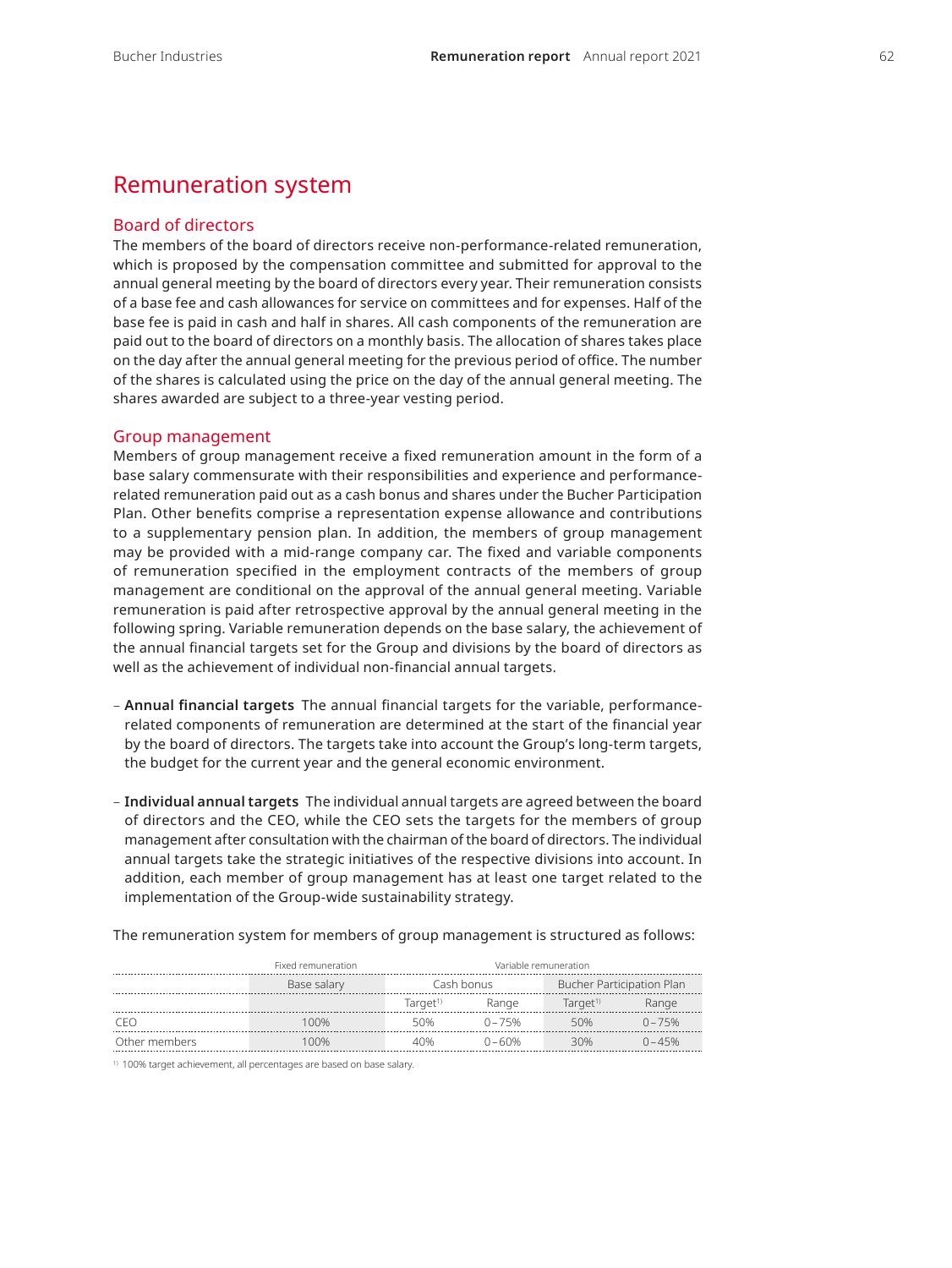Fixed remuneration The fixed base salary of group management members is determined with reference to market benchmarks for the specific position in the country concerned, based on the level of individual responsibility and experience of the person concerned.

Variable remuneration The performance-related components of the variable remuneration of the members of group management and senior management comprise a cash bonus and shares under the Bucher Participation Plan. The level of individual target achievement ranges from zero to a maximum of 1.5 times the value for 100% target achievement.

- **Cash bonus** The remuneration system for the cash bonus for members of group management is structured as follows: The financial targets are weighted at 80% and individual targets at 20%. The cash bonus for 100% target achievement is 50% of base salary for the CEO and 40% of base salary for all other members of group management. The financial criteria used to determine the cash bonus for the CEO and CFO are the Group's "profit for the year" and its "net operating assets as a percentage of sales". For the other members of group management, the financial criteria are "operating profit (EBIT)" and "net operating assets as a percentage of sales" for their respective divisions.
- **Bucher Participation Plan** The Bucher Participation Plan is a share-based, performancerelated component of remuneration for the members of group management, senior management and selected specialists. The financial target determining the share awards is "earnings per share" and is set by the board of directors at the beginning of each financial year. The target takes into account the Group's long-term targets, the budget for the current year and the general economic environment. Share awards are based on a percentage of base salary. For 100% target achievement, the applicable percentage is 50% of base salary for the CEO, 30% for the other group management members and 10% for other Bucher Participation Plan participants. The number and valuation of the shares is calculated using the price on the day of the annual general meeting. The shares awarded are subject to a three-year vesting period.

Termination of employment If employment is terminated for any reason other than by normal notice of termination, the cash bonus and awards under the Bucher Participation Plan will be paid on a pro-rata basis after the retrospective approval of the annual general meeting in the following spring. If employment is terminated by normal notice of termination, all rights under the Bucher Participation Plan lapse. The period of notice for members of group management is twelve months.

#### Termination benefits

There are no systems in place for termination benefits for either the board of directors or group management, and none were paid during the reporting period.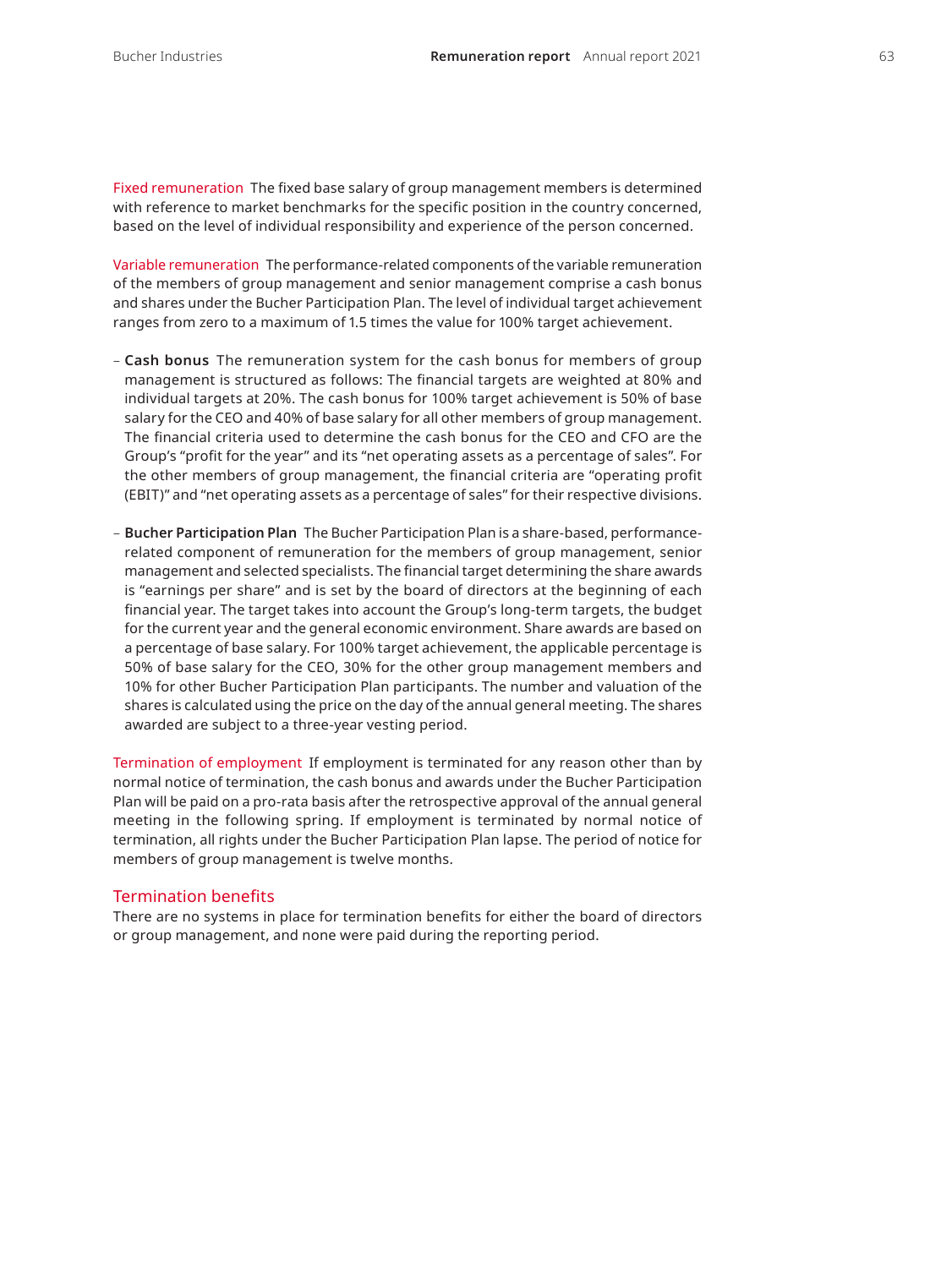# Remuneration in 2021

The remuneration of the board of directors and group management is reported here on an accrual basis.

#### Board of directors

The overall remuneration awarded to directors came to CHF 1.176 million (2020: CHF 1.256 million) and was within the total sum of CHF 1.300 million approved by the 2021 annual general meeting. The remuneration components for the board of directors were unchanged for the reporting period. The base compensation for the chairman was CHF 340'000, for the deputy chairwoman CHF 125'000 and for the other members of the board of directors CHF 110'000. The flat-rate expense allowance was CHF 12'000 for the chairman and CHF 6'000 for the other board members. For their work in committees, committee members were each awarded CHF 10'000, with committee chairmen receiving an additional CHF 5'000. The corresponding share allocations are based on the share price on the day of the annual general meeting.

#### CHF 1'000 Base compensation Compensation in cash in shares remuneration remuneration Other Total **2021** Philip Mosimann, chairman 170.0 170.0 45.2 **385.2** Anita Hauser, deputy chairwoman 62.5 62.5 41.8 **166.8** Claude R. Cornaz1) 18.3 18.3 14.4 **51.0** Michael Hauser 55.0 55.0 31.3 **141.3** Martin Hirzel 55.0 55.0 35.0 **145.0** Heinrich Spoerry 55.0 55.0 28.5 **138.5** Valentin Vogt 58.0 58.0 31.7 **147.7 Board of directors 473.8 473.8 227.9 1'175.5 Approval by the annual general meeting 2021 1'300.0 2020** Philip Mosimann, chairman 170.0 170.0 45.0 **385.0** Anita Hauser, deputy chairwoman 62.5 62.5 33.0 **158.0** Claude R. Cornaz 55.0 55.0 31.2 **141.2** Michael Hauser 55.0 55.0 31.2 **141.2** Martin Hirzel 55.0 55.0 31.2 **141.2** Heinrich Spoerry 55.0 55.0 32.1 **142.1** Valentin Vogt 58.0 58.0 31.6 **147.6 Board of directors 510.5 510.5 235.3 1'256.3 Approval by the annual general meeting 2020 1'500.0**

#### Remuneration of the board of directors

1) Until 15 April 2021

The board of directors' share awards are part of the board of directors' fees. The number of shares to be awarded is determined based on the share price on the day of the annual general meeting. Thus, the monetary value of the allocated shares remains fixed. In the reporting period, 1'037 shares were allocated at a share price of CHF 495.00 for the 2020/2021 term of office. Other remuneration included social security contributions, expenses and fees for service on the board committees.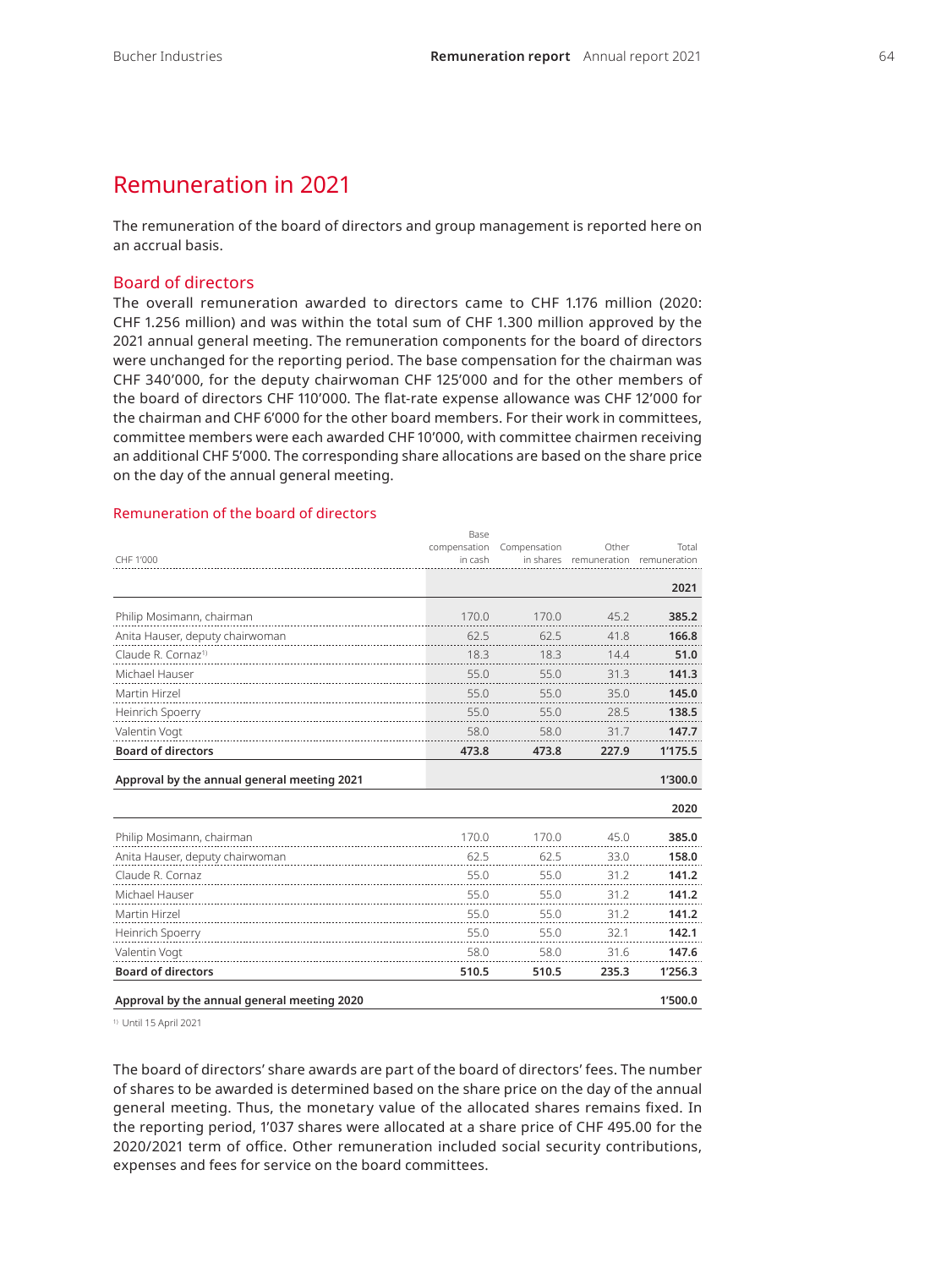#### Group management

The total remuneration of group management was 11% above the level of the previous year and amounted to CHF 7.661 million (2020: CHF 6.926 million).

Fixed remuneration The fixed remuneration awarded to group management totalled CHF 4.377 million (2020: CHF 4.953 million) and was within the total of CHF 5.000 million approved by the 2020 annual general meeting. The decrease was due to the reduction in other remuneration, which included an additional pay-out of holiday entitlement in 2020.

Variable remuneration The variable remuneration of group management increased by 66% and amounted to CHF 3.284 million (2020: CHF 1.973 million). The significant increase is mainly attributable to the overachievement of the financial targets in all five divisions, while they were clearly missed in the previous year which was impacted by COVID-19. The percentage for the cash bonus and the Bucher Participation Plan allocated to the CEO was 50% of base salary. For the other members of group management, the percentages for the cash bonus and the Bucher Participation Plan were between 32 and 40% and between 22 and 30%, respectively. These will be gradually adjusted over the next few years to 40 and 30% of base salary, respectively. The variable remuneration of CHF 1.984 million paid out to group management in spring 2021 for the financial year 2020 was less than the total amount of CHF 2.200 million approved retrospectively by the 2021 annual general meeting. In the reporting period, the target achievement determining the performancerelated cash bonus was between 93 and 138%, and the target achievement for the Bucher Participation Plan was 150% (72%). Target achievement in percentage terms was thus considerably higher than in the previous year. The number of shares granted under the Bucher Participation Plan is calculated using the share price on the day of the annual general meeting. Shares are allocated after approval by the annual general meeting. The cash value of all the shares awarded under the Bucher Participation Plan was 85% higher than in the previous year, which was impacted by COVID-19.

|                                         | Fixed remuneration |                       |         | Variable remuneration |                           |                       |         |                       |
|-----------------------------------------|--------------------|-----------------------|---------|-----------------------|---------------------------|-----------------------|---------|-----------------------|
| CHF 1'000                               | Base<br>salary     | Other<br>remuneration | Total   | Cash<br>bonus         | Remuneration<br>in shares | Other<br>remuneration | Total   | Total<br>remuneration |
|                                         |                    |                       |         |                       |                           |                       |         | 2021                  |
| Jacques Sanche, CEO                     | 800.0              | 243.4                 | 1'043.4 | 524.0                 | 600.0                     | 88.8                  | 1'212.8 | 2'256.2               |
| Other members                           | 2'546.7            | 786.7                 | 3'333.4 | 1'098.1               | 736.9                     | 236.1                 | 2'071.1 | 5'404.5               |
| Group management                        | 3'346.7            | 1'030.1               | 4'376.8 | 1'622.1               | 1'336.9                   | 324.9                 | 3'283.9 | 7'660.7               |
| Approval/proposal by the annual general |                    |                       |         |                       |                           |                       |         |                       |
| meeting 2020/2022                       |                    |                       | 5'000.0 |                       |                           |                       | 3'500.0 |                       |
|                                         |                    |                       |         |                       |                           |                       |         | 2020                  |
| Jacques Sanche, CEO                     | 800.0              | 243.0                 | 1'043.0 | 340.0                 | 288.0                     | 47.5                  | 675.5   | 1'718.5               |
| Other members                           | 2'662.8            | 1'247.0               | 3'909.8 | 726.5                 | 434.4                     | 137.0                 | 1'297.9 | 5'207.7               |
| Group management                        | 3'462.8            | 1'490.0               | 4'952.8 | 1'066.5               | 722.4                     | 184.5                 | 1'973.4 | 6'926.2               |
| Approval by the annual general meeting  |                    |                       |         |                       |                           |                       |         |                       |
| 2019/2021                               |                    |                       | 5'100.0 |                       |                           |                       | 2'200.0 |                       |

#### Remuneration of group management

The monetary value of the shares awarded represents a fixed percentage of base salary and the level of target achievement during the reporting period. The number of shares granted under the Bucher Participation Plan is calculated based on the share price on the day of the annual general meeting. Thus, the reported monetary value remains fixed. For the financial year 2020, 1'462 shares were allocated in the reporting period at a share price of CHF 495.00. Other remuneration included social security contributions and expenses.